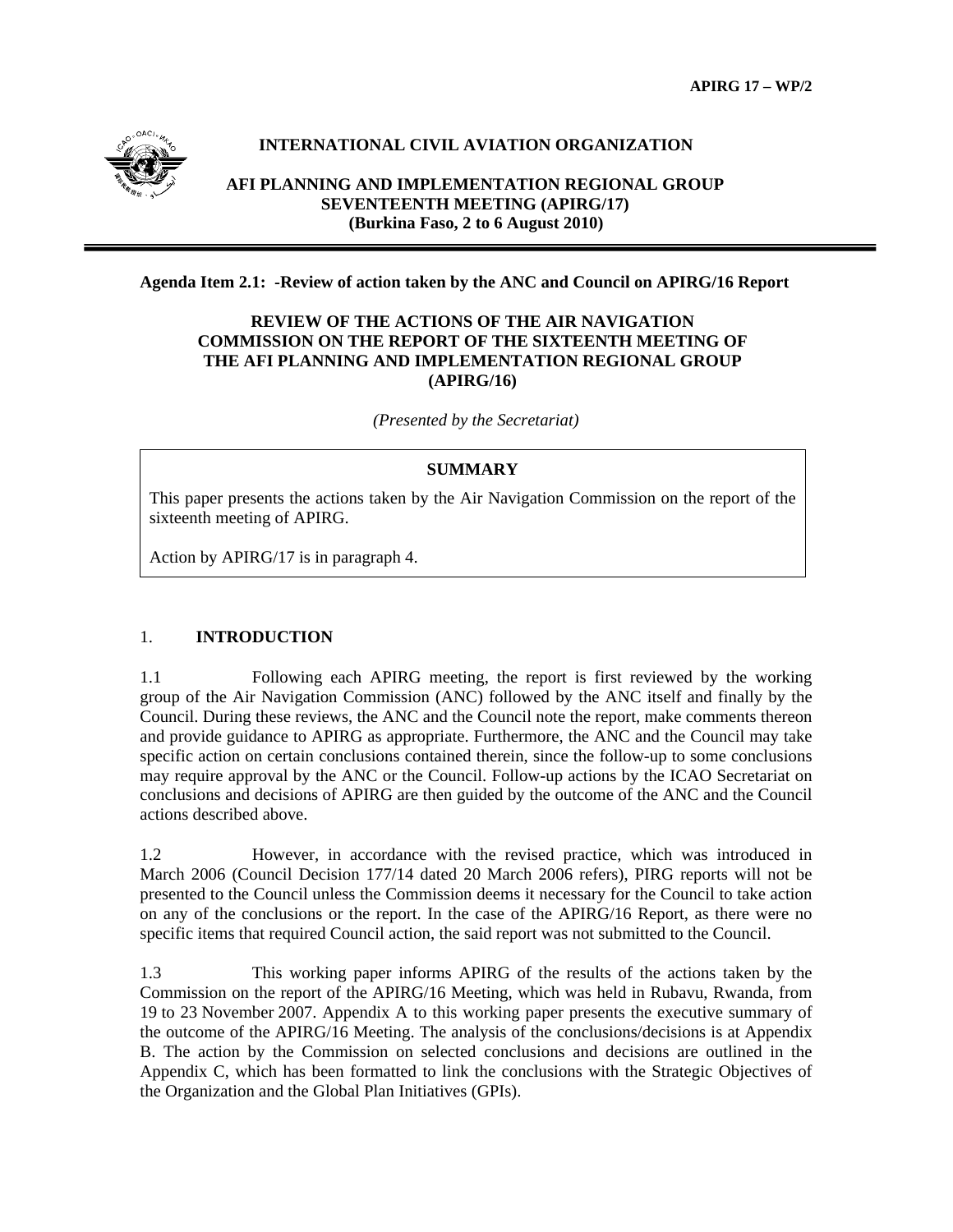## 2. **ACTION BY THE AIR NAVIGATION COMMISSION ON THE APIRG/16 REPORT**

2.1 The Commission referred the APIRG/16 Report to its Working Group on Regional Plans (ANC). The review was carried out on 14 May 2008, following which the Commission itself reviewed the APIRG/16 Report on 17 June 2008 and took specific actions on certain conclusions, therein as shown in Appendix C to this working paper. The following are highlights of the review by the Commission.

# 2.1.1 **Global and inter-regional activities (Agenda Item 3)**

2.1.1.1 *Training seminars on the European Co-ordination Centre for Aviation Incident Reporting System (ECCAIRS):* The ANC noted the need to hold training seminars in the AFI Region and supported the distribution of the software to States in that region. The ANC recalled that this item was highlighted in the *Comprehensive Regional Implementation Plan for Aviation Safety in Africa* (Conclusion 16/1 refers).

2.1.1.2 *Establishment of an APIRG Performance-Based Navigation (PBN) Task Force:*  The ANC noted the decision to establish a PBN task force to develop a PBN implementation plan for the AFI Region (Decision 16/2 refers).

2.1.1.3 *Harmonization of planning and implementation regional group (PIRG) work programmes:* The ANC noted the work carried out by the informal meeting on the improvement of air traffic services over the South Atlantic (SAT) and noted the difficulties in coordinating the implementation of conclusions and decisions of the SAT Group, mainly due to the informal nature of the SAT mechanism. The ANC supported the proposal to include common issues in the work programmes of AFI and adjacent PIRGs to ensure harmonization (Conclusion 16/6 refers).

# 2.1.2 **AFI regional air navigation planning and implementation issues (Agenda Item 4)**

2.1.2.1 *Aerodrome emergency plans:* The ANC noted the concerns expressed by APIRG, and supported the holding of workshops in order to facilitate the development of aerodrome emergency plans. The ANC identified the forthcoming Special AFI Regional Air Navigation Meeting (2008), to be held in Durban, South Africa from 24 to 29 November 2008, as an opportunity to address this issue and instructed the Secretariat to develop supporting documentation (Conclusion 16/9 refers).

2.1.2.2 *Aerodrome certification process:* The ANC recalled the importance of the aerodrome certification process, specifically in the AFI Region, and highlighted the need to establish priorities to address this issue. The ANC identified the Special AFI RAN Meeting as a tool to achieve the implementation goal (Conclusion 16/11 refers).

2.1.2.3 *Implementation of the aeronautical telecommunication network (ATN) internet protocol suite (IPS):* The ANC noted the drive to implement the ATN/IPS (TCP/IP) Standards to avoid interoperability difficulties with the aeronautical telecommunication network open system interconnection (Conclusion 16/14 refers).

2.1.2.4 *Implementation and interconnectivity of very small aperture terminal (VSAT) networks:* The ANC noted the ongoing efforts in the AFI Region to further improve connectivity and efficiency in the aeronautical fixed service (AFS) air traffic services (ATS) dialogue service (DS). The ANC supported Conclusion 16/16.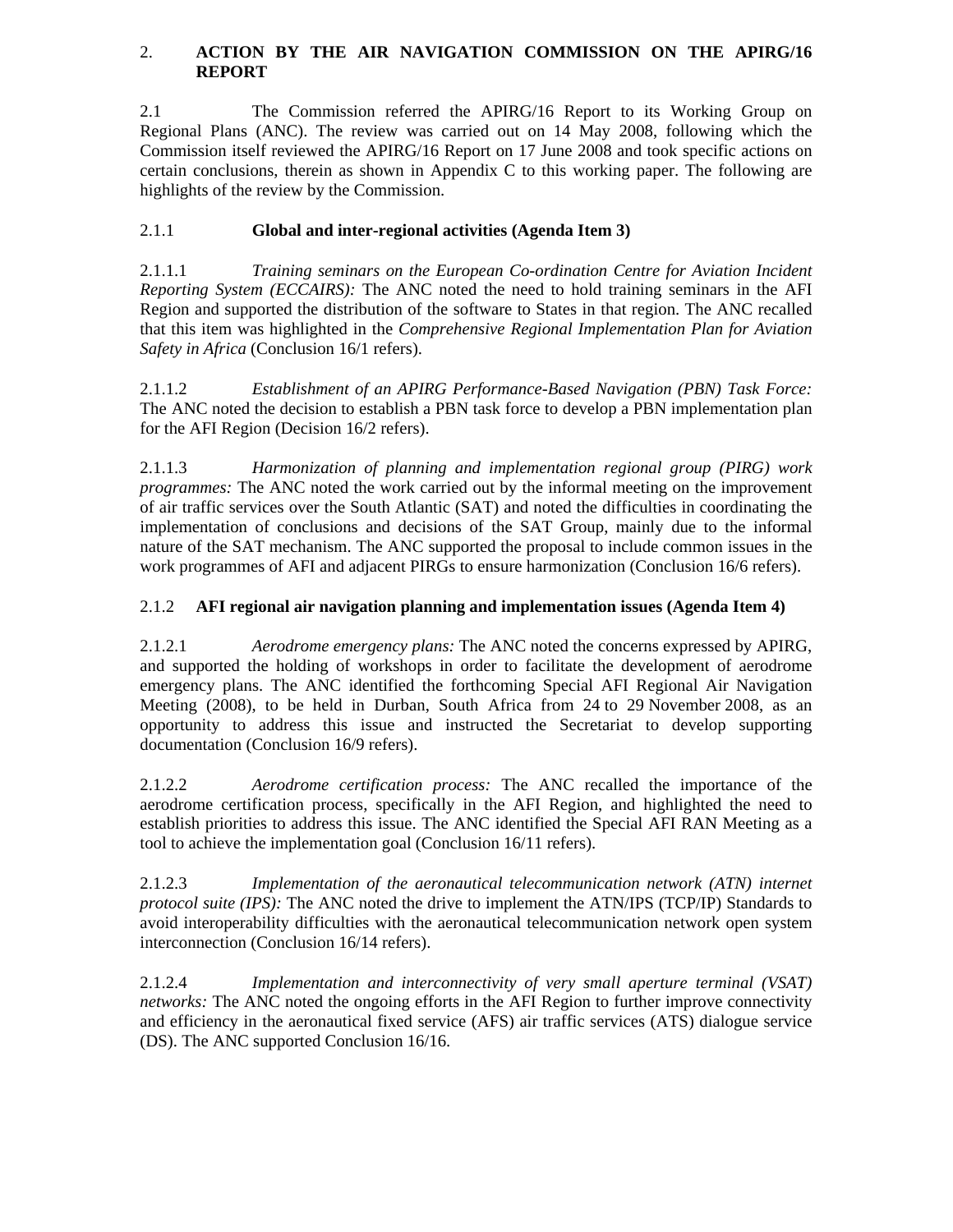2.1.2.5 *Very high frequency (VHF) coverage surveys:* The ANC noted and supported the Agency for Air Navigation Safety in Africa and Madagascar (ASECNA) and International Air Transport Association (IATA) initiatives to carry out VHF coverage surveys every eighteen months (Conclusion 16/20 refers).

2.1.2.6 *Implementation of global navigation satellite system (GNSS) en-route and nonprecision approach (NPA) operations:* The ANC noted that en-route use of basic GNSS was not yet approved in the majority of AFI States, and that NPA procedures or regulatory texts have not yet been published. The ANC supported Conclusion 16/21 calling on AFI States to continue their efforts in this regard.

2.1.2.7 *Establishment of the AFI Aeronautical Surveillance Implementation Task Force:*  The ANC specifically noted the establishment of this task force to develop an implementation plan and to determine the operational performance requirements for aeronautical surveillance in the AFI Region (Decision 16/27 refers).

2.1.2.8 *Collective approach for the management of CNS/ATM system elements:* The ANC supported Conclusion 16/31, which calls on AFI air navigation service providers to adopt a collective approach to facilitate the implementation of a coordinated and effective communications, navigation and surveillance (CNS) infrastructure.

2.1.2.9 *Establishment of the AFI Frequency Spectrum Management Group:* The ANC supported the establishment of a specific group to address issues related to aeronautical spectrum management and control (Conclusion 16/32 refers).

2.1.2.10 *Reduced vertical separation minimum (RVSM) implementation in the AFI Region:* The ANC recalled that APIRG had set 25 September 2008 as a target date for the implementation of RVSM in the AFI Region. The ANC recalled that a pre-implementation safety case (PISC) will be considered by the Commission prior to the implementation of RVSM in that region. The ANC agreed that all related issues would be addressed in detail through the review of the PISC (Conclusions 16/36 to 16/39 refer).

2.1.2.11 *Training guidelines for aeronautical information service* (AIS) *Personnel:* The ANC recalled that a draft *Training Manual* (Doc 7192) was developed and made available on the ICAO-NET and subsequently withdrawn given the changes in the AIS disciplines. It was noted that the Aeronautical Information Management concept will need to be fully developed prior to the development of training guidance material. This work is not foreseen in this triennium (Conclusion 16/40 refers).

2.1.2.12 *Development of a centralized AFI Region AIS Data Base (AFI-CAD):* The ANC noted the need for assistance with experts to develop a business and financial model for the AFI-CAD and requested that an issue form be submitted to ascertain the level of work required (Conclusion 16/42 refers).

2.1.2.13 *Implementation of air traffic control (ATC)* s*ervice and non-implemented routes:*  The ANC recalled that this conclusion is recurring in APIRG reports and that the implementation of ATC service is especially important for the implementation of RVSM in the region. The ANC specifically noted the required implementation date of 3 July 2008 (Conclusions 16/45 and 16/46 refer).

2.1.2.14 *Search and rescue (SAR) activities in the AFI Region:* The ANC supported Conclusion 16/47 related to SAR issues and recalled that the Special AFI RAN Meeting (2008) will provide the ideal platform to highlight SAR requirements within AFI States.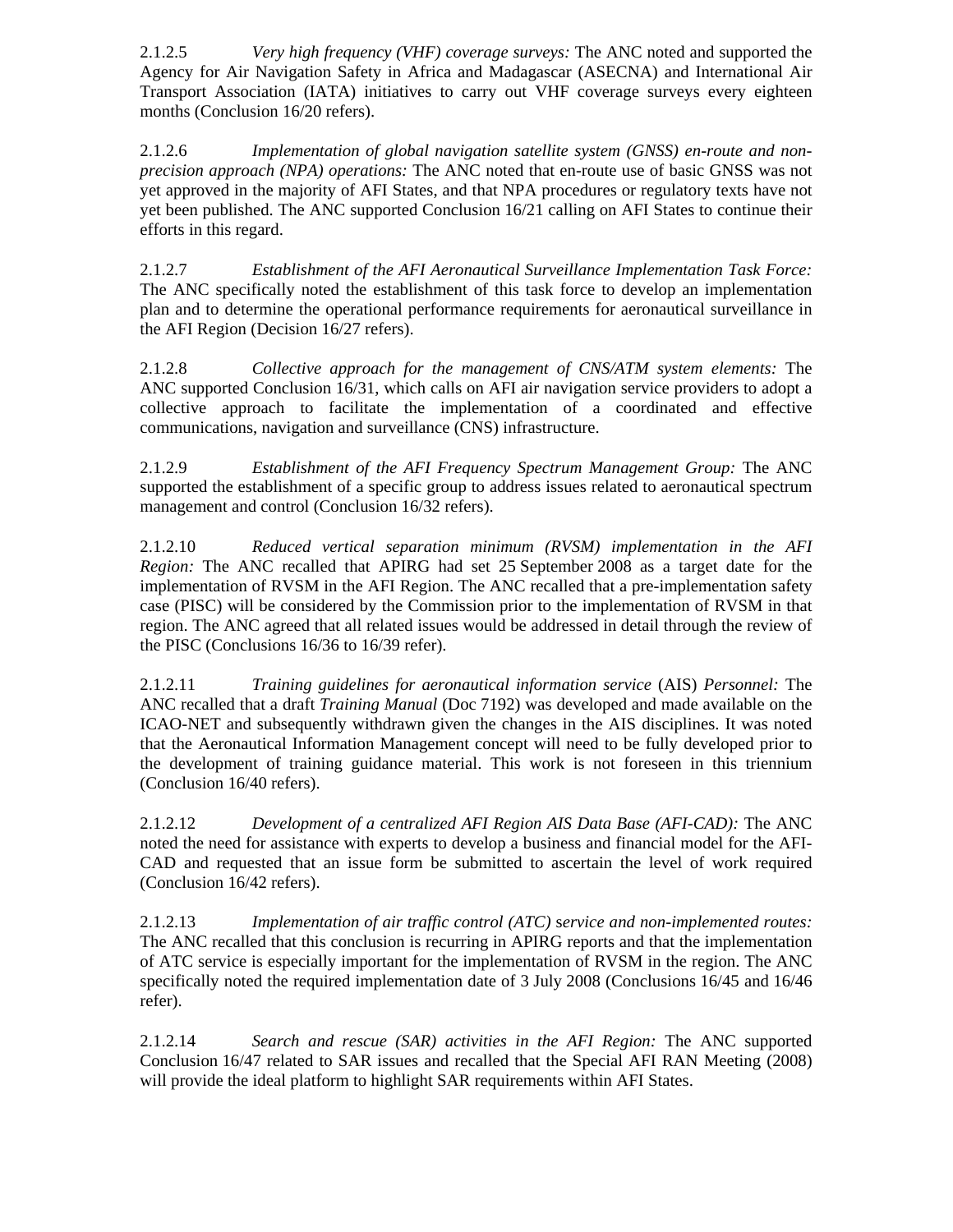2.1.2.15 *World area forecast system (WAFS) and SIGMET training seminars and workshops:* The ANC noted the need to conduct training seminars on the use of icing, turbulence, and convective cloud forecasts in GRIB2 code form as well as training workshops on SIGMET. The ANC supported Conclusions 16/49 and 16/57.

2.1.2.16 *Management of operational meteorological (OPMET) information in the AFI Region:* The ANC recognized the importance of accurate and timely availability of OPMET information in the region. The systematic objective monitoring procedures for data availability and quality was essential and noted that the establishment of the AFI OPMET Task Force would facilitate the development of the AFI OPMET Management Plan/Strategy(Decision 16/54 refers).

2.1.2.17 *Quality management systems (QMS) support to States:* The ANC supported Conclusion 16/59 related to World Meteorological Organization and ICAO support to assist States in implementing quality management systems.

2.1.2.18 *Comprehensive Regional Implementation Plan for Aviation Safety in Africa:* The ANC supported Conclusion 16/65 specifically on the need to train aviation officers in the region. It was recalled that the next Steering Committee Meeting would take place in October 2008, and that progress related to training can be measured at that time.

# 2.1.3 **Terms of reference and future work programme (Agenda Item 7)**

2.1.3.1 *Membership of APIRG:* The ANC noted the applications of Burundi, Rwanda and Zimbabwe to become members of APIRG. The ANC recalled that, with the amendment of membership of PIRGs, individual applications are no longer required (Conclusion 16/68 refers).

# 3. **FOLLOW-UP ACTION BY THE SECRETARIAT ON THE APIRG/16 REPORT**

3.1 The Secretariat's report on follow-up actions on the APIRG/16 Report will be presented to APIRG/17 in separate working paper(s).

## 4. **ACTION BY APIRG/17**

## 4.1 The Meeting is invited to:

- a) note the actions taken by the Commission on the APIRG/16 Report, as outlined in this working paper and, in particular, to Appendix C hereto; and
- b) include the follow-up actions in the work programme of APIRG.

— — — — — — —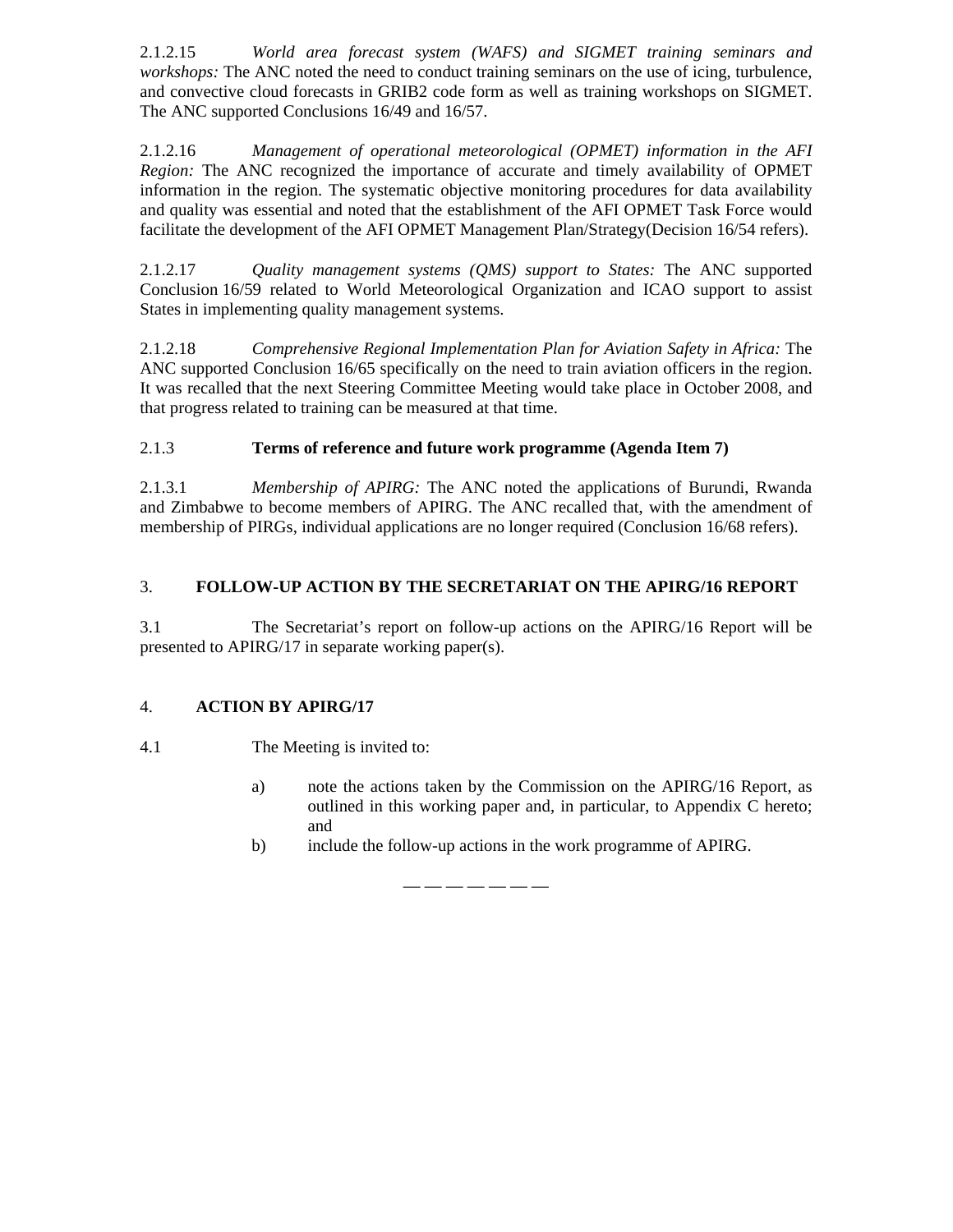## **APPENDIX A**

## **OUTCOME OF THE SIXTEENTH MEETING OF THE AFI PLANNING AND IMPLEMENTATION REGIONAL GROUP (APIRG/16) (Rubavu, Rwanda, 19-23 November 2007)**

- 2) The meeting was attended by 127 participants from thirty-four AFI States and eight regional and international organizations.
- 3) The planning group reviewed current global and inter-regional activities.
- 4) The meeting reviewed AFI regional air navigation planning and implementation issues.
- 5) The planning group reviewed and updated the list of deficiencies in the air navigation fields and reviewed regional and national efforts to address identified deficiencies.
- 6) The planning group reviewed the status of RVSM implementation in the AFI Region, scheduled for 25 September 2008.

 $-$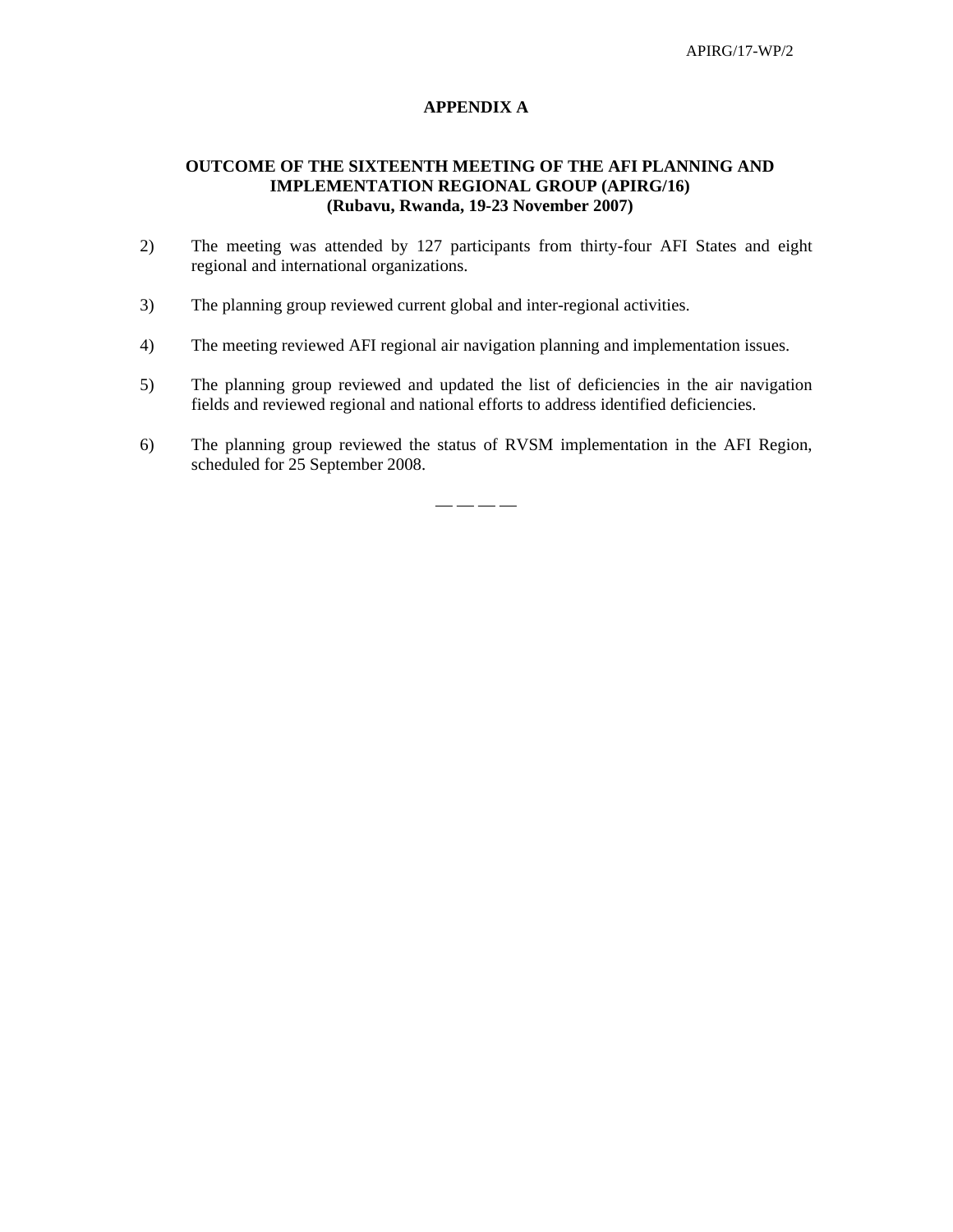#### **APPENDIX B**

#### **SIXTEENTH MEETING OF THE AFI PLANNING AND IMPLEMENTATION REGIONAL GROUP (APIRG/16)**

#### **APIRG CONCLUSIONS/DECISIONS**

## **AN ANALYSIS**

1. The APIRG/16 Meeting developed a total of 69 outputs, comprising 51 Conclusions and 18 Decisions. These 69 outputs can be categorized into two levels of actions. The first level (53 outputs), known as "implementation plans", calls for action by Headquarters, the regional office, States and the APIRG itself and results in activities that support the implementation of air navigation systems. The second level, known as "implementation gaps", calls for action specifically by Headquarters and results in activities that would involve further development of requisite provisions and guidance material.

2. Out of 69 outputs, 23 were chosen for presentation to the ANC and are detailed in Appendix C hereto. These 23 outputs have been selected due to their importance enveloping regional implementation issues and interregional matters. Each entry in the attached table has been linked to the strategic objectives of the Organization.

 $\longrightarrow$  —  $\longrightarrow$  —  $\longrightarrow$  —  $\longrightarrow$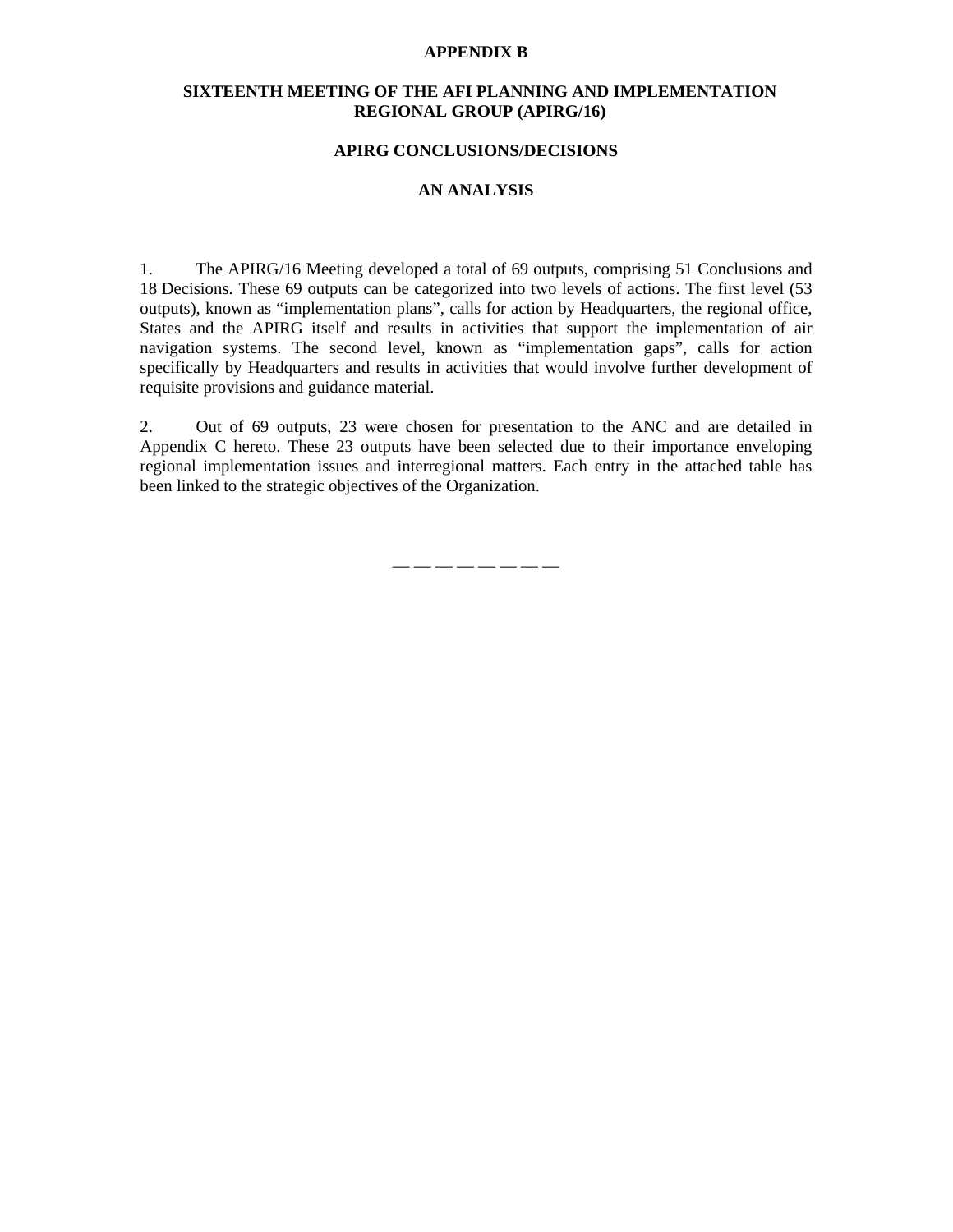| <b>Concl/Dec No.</b><br>--- Strategic<br>Objective | <b>Title of</b><br><b>Conclusion/Decision</b>                                                               | <b>Text of Conclusion/Decision</b>                                                                                                                                                                                                                                                                                                                                                                                                                                                                                                                                                                                              | <b>Responsibility</b>               | <b>Deliverable</b>                    | <b>Action agreed</b><br>by ANC | Reporting/<br>Completion<br>date |
|----------------------------------------------------|-------------------------------------------------------------------------------------------------------------|---------------------------------------------------------------------------------------------------------------------------------------------------------------------------------------------------------------------------------------------------------------------------------------------------------------------------------------------------------------------------------------------------------------------------------------------------------------------------------------------------------------------------------------------------------------------------------------------------------------------------------|-------------------------------------|---------------------------------------|--------------------------------|----------------------------------|
| C 16/1<br>A                                        | Training seminars on<br><b>ECCAIRS</b>                                                                      | That the ICAO Regional Offices for the AFI<br>Region arrange for the conduct of ECCAIRS<br>seminars in English and French.                                                                                                                                                                                                                                                                                                                                                                                                                                                                                                      | <b>ICAORDs</b> Dakar<br>and Nairobi | Seminar                               | Noted                          | 2009                             |
| D 16/2<br>D                                        | Establishment of an<br><b>APIRG Performance-</b><br><b>Based Navigation Task</b><br>Force<br>(APIRG/PBN/TF) | That an APIRG PBN Task Force, with terms of<br>reference as outlined in Appendix D to this<br>report, be established to develop a PBN<br>implementation plan for the AFI Region and<br>address related regional PBN implementation<br>issues.                                                                                                                                                                                                                                                                                                                                                                                   | <b>APIRG</b> Secretary              | Establishment of<br><b>Task Force</b> | Noted                          | 2009                             |
| $C$ 16/6<br>D                                      | Harmonization of PIRG<br>work programmes                                                                    | That the relevant ICAO Regional Offices ensure<br>that common issues such as harmonization of air<br>navigation plans, implementation of global plan<br>initiatives and development of performance<br>objectives, are included in the work programmes<br>of AFI and relevant adjacent SAM PIRGs and<br>their auxiliary bodies.                                                                                                                                                                                                                                                                                                  | <b>APIRG Secretary</b>              | Harmonized Work<br>Programmes         | Noted                          | 2009                             |
| $C$ 16/9<br>D                                      | Aerodrome emergency<br>plans                                                                                | That:<br>States consider the organization of local<br>a)<br>workshops with all departments and<br>organizations concerned in order to facilitate<br>coordination, finalization and approval of<br>their aerodrome emergency plans;<br>b) States, which have not done so, ensure that<br>all international aerodromes in that State<br>develop an approved aerodrome emergency<br>plan; and<br>c) both the ESAF and WACAF Regional<br>Offices shall conduct a survey to ascertain<br>which airports still have not implemented<br>this requirement and convene a meeting with<br>States concerned to discuss this issue further. | <b>ICAORDs</b> Dakar<br>and Nairobi | Survey                                | Noted                          | 2009                             |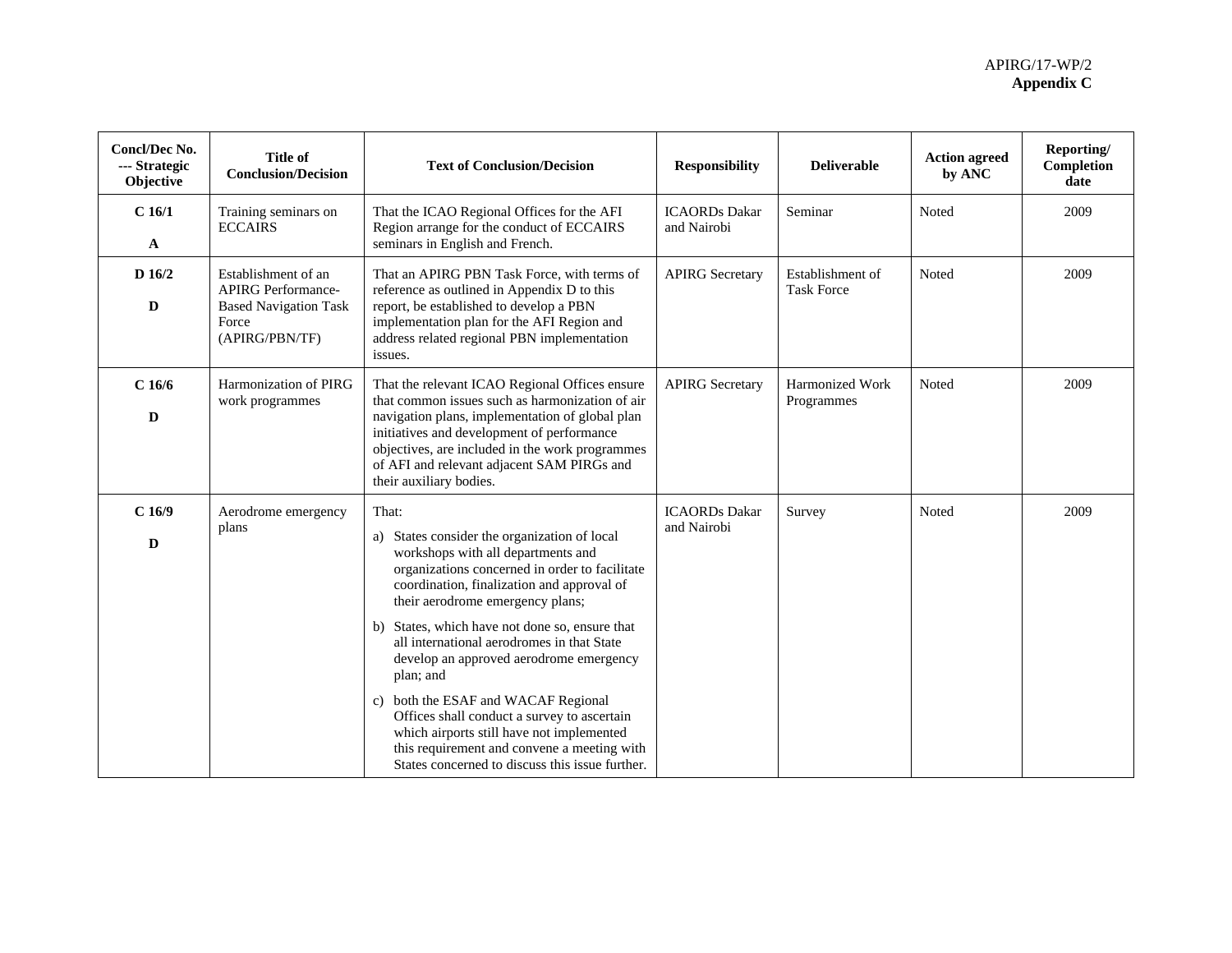| × |  |  |
|---|--|--|
|---|--|--|

| Concl/Dec No.<br>--- Strategic<br>Objective | <b>Title of</b><br><b>Conclusion/Decision</b>                                                                   | <b>Text of Conclusion/Decision</b>                                                                                                                                                                                                                                                                                                                                                                                                                                                                                                                                                                                                                                                                                                                                                                       | <b>Responsibility</b>               | <b>Deliverable</b>                  | <b>Action agreed</b><br>by ANC | Reporting/<br>Completion<br>date |
|---------------------------------------------|-----------------------------------------------------------------------------------------------------------------|----------------------------------------------------------------------------------------------------------------------------------------------------------------------------------------------------------------------------------------------------------------------------------------------------------------------------------------------------------------------------------------------------------------------------------------------------------------------------------------------------------------------------------------------------------------------------------------------------------------------------------------------------------------------------------------------------------------------------------------------------------------------------------------------------------|-------------------------------------|-------------------------------------|--------------------------------|----------------------------------|
| C16/11<br>A                                 | Aerodrome certification<br>process – aerodrome<br>certification and safety<br>management systems<br>regulations | That:<br>a) States be encouraged to exchange their<br>experiences in implementing the<br>aerodrome certification requirement;<br>b) CAAs, which have not done so, consider<br>putting in place a consultation framework<br>with their airport operator with a view to<br>developing a realistic action plan for the<br>implementation of the aerodrome<br>certification requirement based on a<br>carefully considered gap analysis;<br>States, which have not done so, ensure the<br>C)<br>development, approval and publication of<br>aerodrome certification and SMS<br>regulations as well as formal certification<br>process defining steps to be followed for<br>the certification of aerodromes; and<br>d) ICAO further assist States in organizing<br>training courses for aerodrome inspectors. | <b>ICAORDs</b> Dakar<br>and Nairobi | State letter                        | Noted                          | 2009                             |
| $C$ 16/14<br>$\mathbf D$                    | Implementation of<br>ATN/IPS (TCP/IP)                                                                           | That AFI States should implement ATN/IPS<br>(TCP/IP) Standards to the maximum extent<br>possible in order to avoid interoperability<br>difficulties with an ATN/OSI system.<br>Note: Indications are that ICAO SARPs related<br>to ATN/IPS should be available by end of<br>2008.                                                                                                                                                                                                                                                                                                                                                                                                                                                                                                                        | <b>States</b>                       | Implementation of<br><b>ATN/IPS</b> | Noted                          | 2009                             |
| $C$ 16/16<br>D                              | Implementation/<br>interconnection of<br>SADC/2, NAFISAT<br>and AFISNET VSAT<br>networks                        | That States and international organizations<br>concerned expedite the implementation and<br>interconnection of SADC/2, NAFISAT and<br>AFISNET VSAT networks as soon as possible,<br>in order to increase AFS (AFTN and ATS/DS)<br>connectivity and efficiency, thus improving<br>flight coordination and management in the AFI<br>Region.                                                                                                                                                                                                                                                                                                                                                                                                                                                                | <b>States</b>                       | Interconnection                     | Noted                          | 2009                             |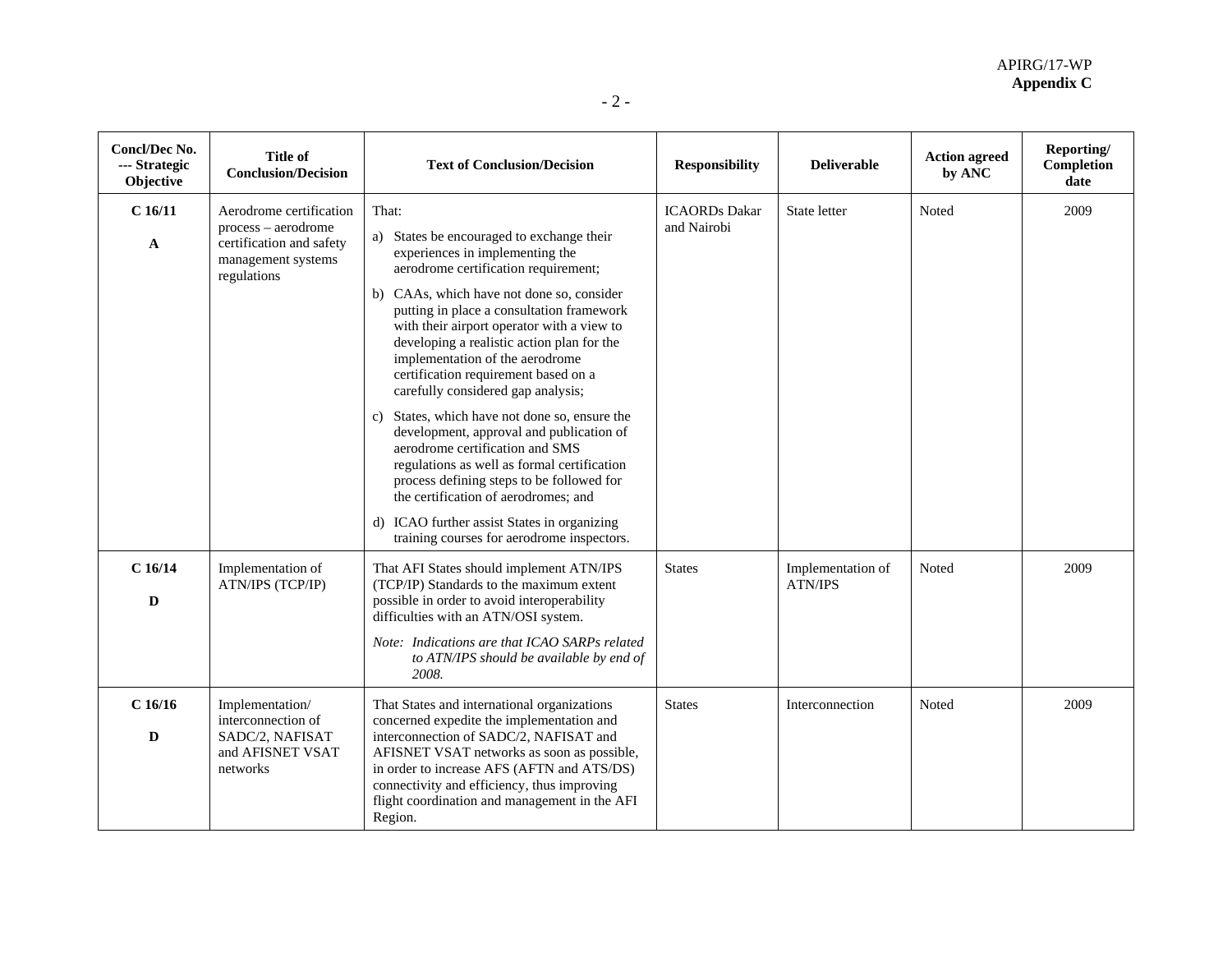| APIRG/17-WP |  |
|-------------|--|
|-------------|--|

**Appendix C** 

| Concl/Dec No.<br>--- Strategic<br>Objective | Title of<br><b>Conclusion/Decision</b>                                         | <b>Text of Conclusion/Decision</b>                                                                                                                                                                                                                                                                                                                                                                         | <b>Responsibility</b> | <b>Deliverable</b>     | <b>Action agreed</b><br>by ANC           | Reporting/<br>Completion<br>date |
|---------------------------------------------|--------------------------------------------------------------------------------|------------------------------------------------------------------------------------------------------------------------------------------------------------------------------------------------------------------------------------------------------------------------------------------------------------------------------------------------------------------------------------------------------------|-----------------------|------------------------|------------------------------------------|----------------------------------|
| C16/20<br>D                                 | States participation in<br><b>IATA VHF</b> coverage<br>surveys                 | That States cooperate and provide their support<br>to VHF coverage surveys to be carried out by<br>IATA in the AFI Region, initially every 18<br>months.                                                                                                                                                                                                                                                   | <b>IATA</b>           | VHF coverage<br>survey | Noted                                    | 2009                             |
| C16/21<br>D                                 | Implementation of<br>GNSS en-route and<br>non-precision approach<br>operations | That AFI States continue their efforts to<br>implement GNSS applications for en-route and<br>non-precision approach operations as part of<br>Phase 1 of AFI GNSS Strategy. In so doing,<br>particular attention should be accorded to<br>meeting all GNSS implementation requirements,<br>including establishment of GNSS legislation,<br>regulatory framework, and approval and<br>monitoring procedures. | <b>AFI</b> States     | Implementation         | Noted and that<br>work is in<br>progress | 2009                             |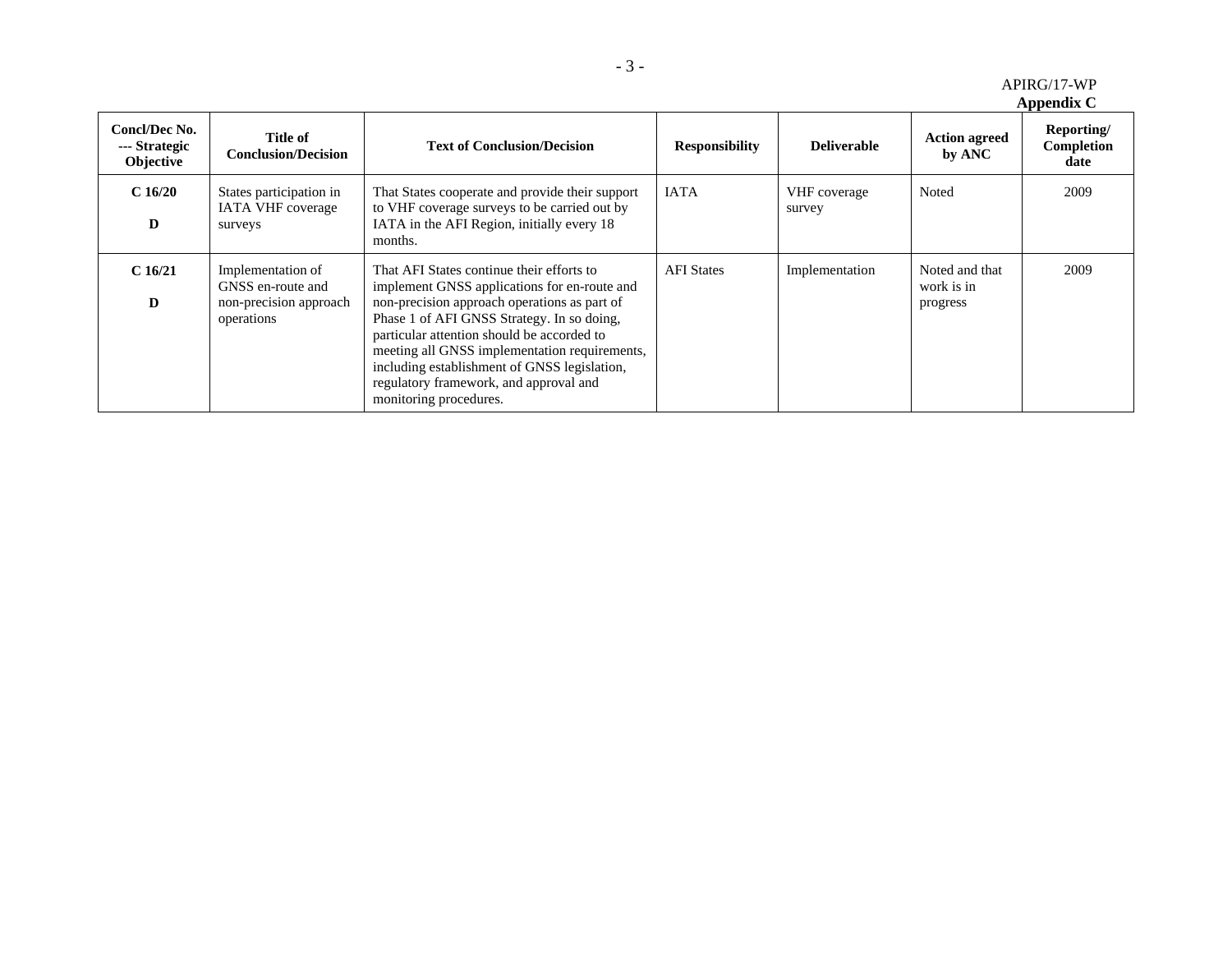| <b>Concl/Dec No.</b><br>--- Strategic<br>Objective | <b>Title of</b><br><b>Conclusion/Decision</b>                                                  | <b>Text of Conclusion/Decision</b>                                                                                                                                                                                                                                                                                                                                                                                                                                                                                                                                                                                                                                                                                                                                                                                                                                                                            | <b>Responsibility</b>  | <b>Deliverable</b>                                | <b>Action agreed</b><br>by ANC | Reporting/<br>Completion<br>date |
|----------------------------------------------------|------------------------------------------------------------------------------------------------|---------------------------------------------------------------------------------------------------------------------------------------------------------------------------------------------------------------------------------------------------------------------------------------------------------------------------------------------------------------------------------------------------------------------------------------------------------------------------------------------------------------------------------------------------------------------------------------------------------------------------------------------------------------------------------------------------------------------------------------------------------------------------------------------------------------------------------------------------------------------------------------------------------------|------------------------|---------------------------------------------------|--------------------------------|----------------------------------|
| D 16/27<br>D                                       | Establishment of an AFI<br>Aeronautical<br>Surveillance<br><b>Implementation Task</b><br>Force | That an AFI Aeronautical Surveillance<br>Implementation Task Force (AS/I/TF) be<br>established with the following terms of<br>reference:<br>a) Determine the operational performance<br>requirements for aeronautical surveillance in<br>the AFI Region, including en-route, terminal<br>areas (TMAs) and aerodromes operations;<br>b) Identify and quantify near term and long<br>term benefits of relevant surveillance<br>candidate systems; and<br>Develop a consistent draft AFI surveillance<br>c)<br>implementation plan including<br>recommended target dates of<br>implementation, taking into account<br>availability of SARPs and readiness of<br>airspace users and air navigation service<br>providers for a coordinated implementation<br>of service as required.<br>Notes:<br>1. The task force should be of multidisciplinary<br>nature to cover all aspects related to its<br>assigned work. | <b>APIRG</b> Secretary | <b>AFI</b> Surveillance<br>Implementation<br>Plan | Noted                          | 2009                             |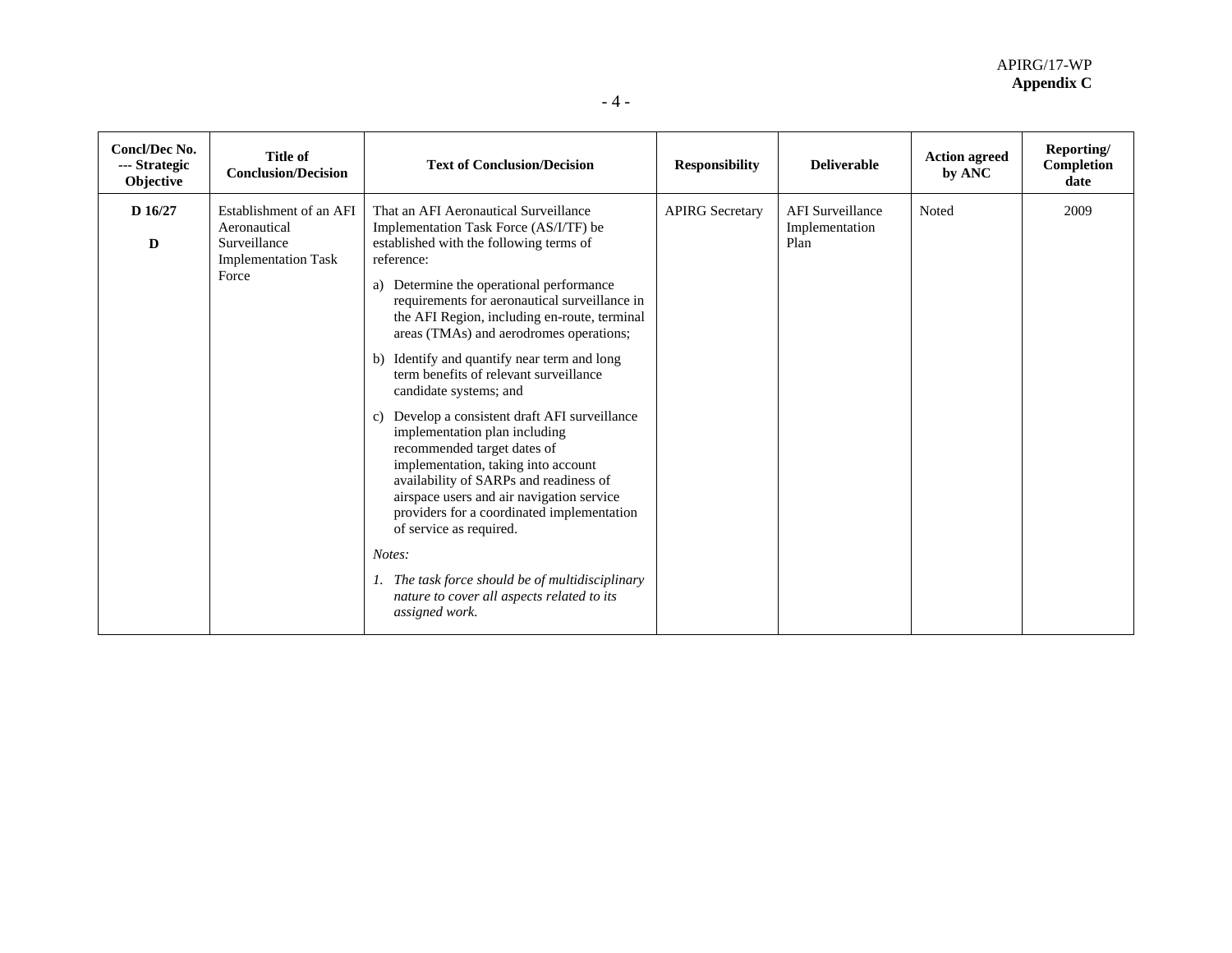| APIRG/17-WP |
|-------------|
|             |

**Appendix C** 

| <b>Concl/Dec No.</b><br>--- Strategic<br>Objective | <b>Title of</b><br><b>Conclusion/Decision</b>                              | <b>Text of Conclusion/Decision</b>                                                                                                                                                                                                                                                                                                                                                                                                                                                                                                                                                       | <b>Responsibility</b>                               | <b>Deliverable</b>                     | <b>Action agreed</b><br>by ANC | Reporting/<br>Completion<br>date |
|----------------------------------------------------|----------------------------------------------------------------------------|------------------------------------------------------------------------------------------------------------------------------------------------------------------------------------------------------------------------------------------------------------------------------------------------------------------------------------------------------------------------------------------------------------------------------------------------------------------------------------------------------------------------------------------------------------------------------------------|-----------------------------------------------------|----------------------------------------|--------------------------------|----------------------------------|
|                                                    |                                                                            | 2. While undertaking the task, with a view to<br>avoiding any duplication, the task force<br>should take into account:<br>a) the work being undertaken by ICAO<br>Panels; and<br>b) the relevant RAN recommendations and<br><b>APIRG Conclusions and Decisions</b><br>pertaining to aeronautical surveillance;<br>3. The task force should complete its work in<br>coordination with APIRG ATS/AIS/SAR and<br>CNS Sub-Groups, and present the results to<br>the next meeting of APIRG.<br>4. In assessing the readiness of airspace users,<br>take into account business aviation usage. |                                                     |                                        |                                |                                  |
| $C$ 16/31<br>D                                     | Collective approach for<br>the management of<br>CNS/ATM system<br>elements | That the air navigation service providers<br>(ANSPs) adopt a collective approach and speak<br>in a single voice on issues of common interest<br>related to the implementation of CNS elements<br>of the CNS/ATM systems (such as service level<br>agreements with ATN service providers, system<br>availability, etc.).                                                                                                                                                                                                                                                                  | <b>ICAORDs</b> Dakar<br>and Nairobi                 | Collective approach                    | Noted                          | 2009                             |
| $C$ 16/32<br>D                                     | Establishment of an AFI<br>Frequency Spectrum<br><b>Management Group</b>   | That an AFI Frequency Spectrum Management<br>Group (AFI/FSMG) be established under the<br>coordination of the ICAO Secretariat in order to<br>address issues of common interest related to<br>aeronautical spectrum management and control.                                                                                                                                                                                                                                                                                                                                              | <b>APIRG</b> Secretary                              | Frequency Spectrum<br>Management Group | Noted                          | 2008                             |
| $C$ 16/36<br>D                                     | <b>AFI RVSM</b><br>implementation -<br>Funding                             | That IATA member airlines continue to finance<br>within the available funds to support specific<br>projects relating to the RVSM implementation<br>effort in order to improve safety and economy of<br>air traffic in the AFI region and keep the task<br>force informed accordingly.                                                                                                                                                                                                                                                                                                    | <b>ICAORDs</b> Dakar<br>and Nairobi,<br><b>IATA</b> | Funding                                | Noted                          | 2008                             |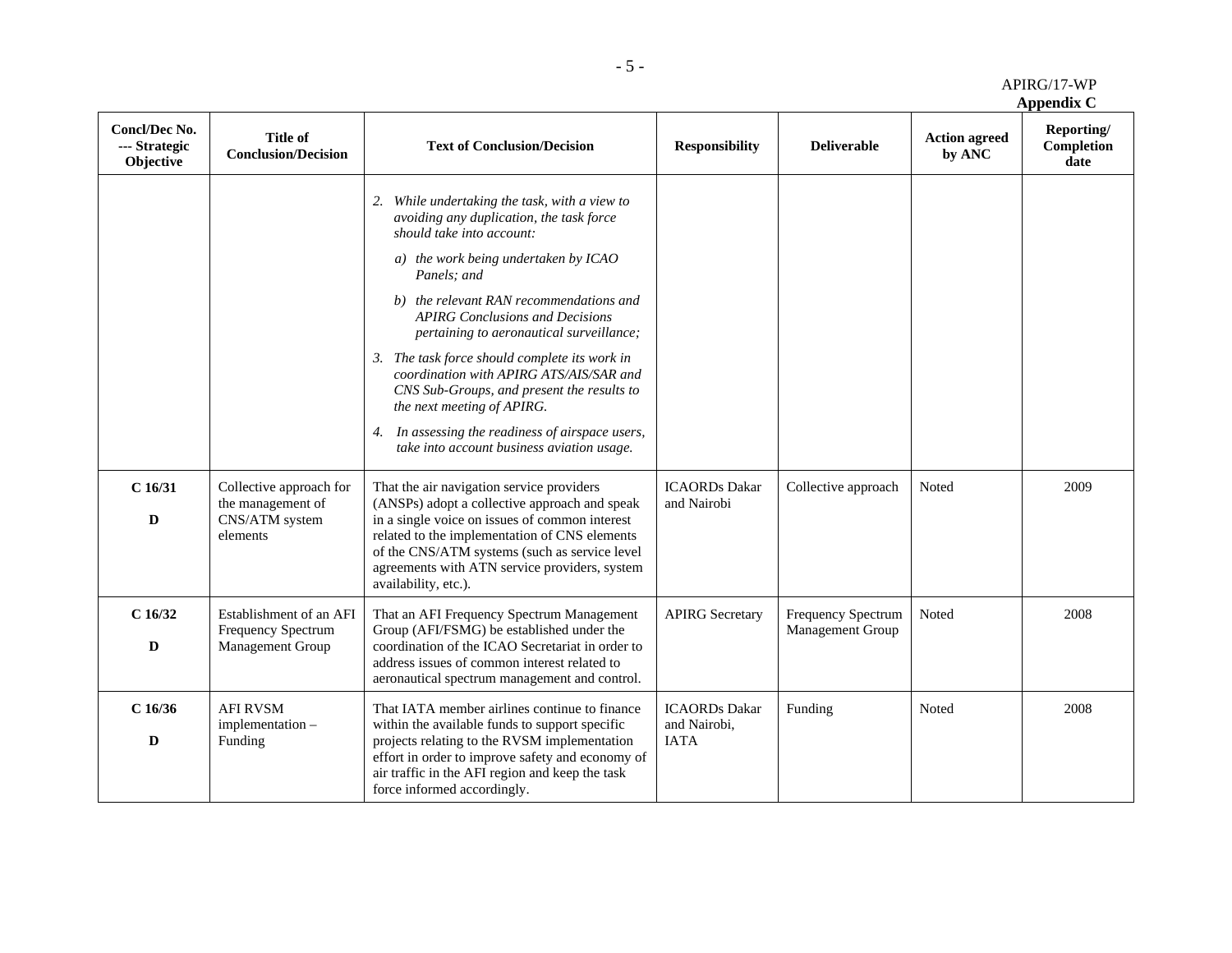| <b>Concl/Dec No.</b><br>--- Strategic<br>Objective | <b>Title of</b><br><b>Conclusion/Decision</b>                                                                            | <b>Text of Conclusion/Decision</b>                                                                                                                                                                                                                                                                                                                                                                                                                        | <b>Responsibility</b>               | <b>Deliverable</b>                                                         | <b>Action agreed</b><br>by ANC | Reporting/<br>Completion<br>date |
|----------------------------------------------------|--------------------------------------------------------------------------------------------------------------------------|-----------------------------------------------------------------------------------------------------------------------------------------------------------------------------------------------------------------------------------------------------------------------------------------------------------------------------------------------------------------------------------------------------------------------------------------------------------|-------------------------------------|----------------------------------------------------------------------------|--------------------------------|----------------------------------|
| $C$ 16/37<br>D                                     | <b>AFI RVSM</b><br>strategy/action plan                                                                                  | That the updated AFI RVSM strategy/action<br>plan at Appendix G be circulated to States for<br>quality assurance.                                                                                                                                                                                                                                                                                                                                         | <b>ICAORDs</b> Dakar<br>and Nairobi | Updated plan                                                               | Noted                          | 2008                             |
| $C$ 16/38<br>A                                     | Implementation of the<br>required CNS<br>infrastructure to support<br>the implementation of<br>RVSM in the AFI<br>Region | That in view of the implementation of RVSM<br>and provision of ATC service, States are urged<br>to implement the required supportive CNS<br>infrastructure namely; ATS DS circuits, AMS<br>and appropriate NAVAIDS as soon as possible,<br>but not later 3 July 2008.                                                                                                                                                                                     | <b>ICAORDs</b> Dakar<br>and Nairobi | <b>Improved CNS</b><br>infrastructure                                      | Noted                          | 2008                             |
| $C$ 16/39<br>D                                     | Target date for AFI<br><b>RVSM</b> implementation                                                                        | That the target date for implementation of<br>RVSM in the AFI Region will be 25 September<br>2008.<br>Note: The RVSM Pre-implementation Safety<br>Case (PISC) document will be forwarded<br>to the Commission for consideration as<br>soon as possible, but not later than<br>28 February 2008.                                                                                                                                                           | <b>ICAORDs</b> Dakar<br>and Nairobi | Pre-implementation<br>safety case (see<br>AN-WP/8328)                      | Noted, PISC to<br>be reviewed  | 2008                             |
| $C$ 16/40<br>D                                     | Training guidelines for<br>AIS personnel                                                                                 | That:<br>a) ICAO expedite the publication of the revised<br>Training Manual (Doc.7192), Part E-3 as<br>recommended by the AIS/MAP Divisional<br>Meeting in 1998 (Doc. 9733), so as to<br>facilitate the introduction of the basic<br>requirements for States to consider the<br>licensing issue of their AIS personnel; and<br>b) ICAO expedite the development of AIS<br>training guidance material relating to the<br>implementation of CNS/ATM system. | D/AND                               | Training guidelines<br>to be developed<br>after maturity of<br>AIM concept | Noted                          | 2011                             |
| $C$ 16/42<br>D                                     | Development of AFI<br>CAD business model<br>and financial model                                                          | That ICAO provide appropriate experts to assist<br>the AFI CAD Study Group to develop a business<br>model and financial model for the AFI CAD.                                                                                                                                                                                                                                                                                                            | D/AND                               | <b>Business model</b>                                                      | Noted                          | 2009                             |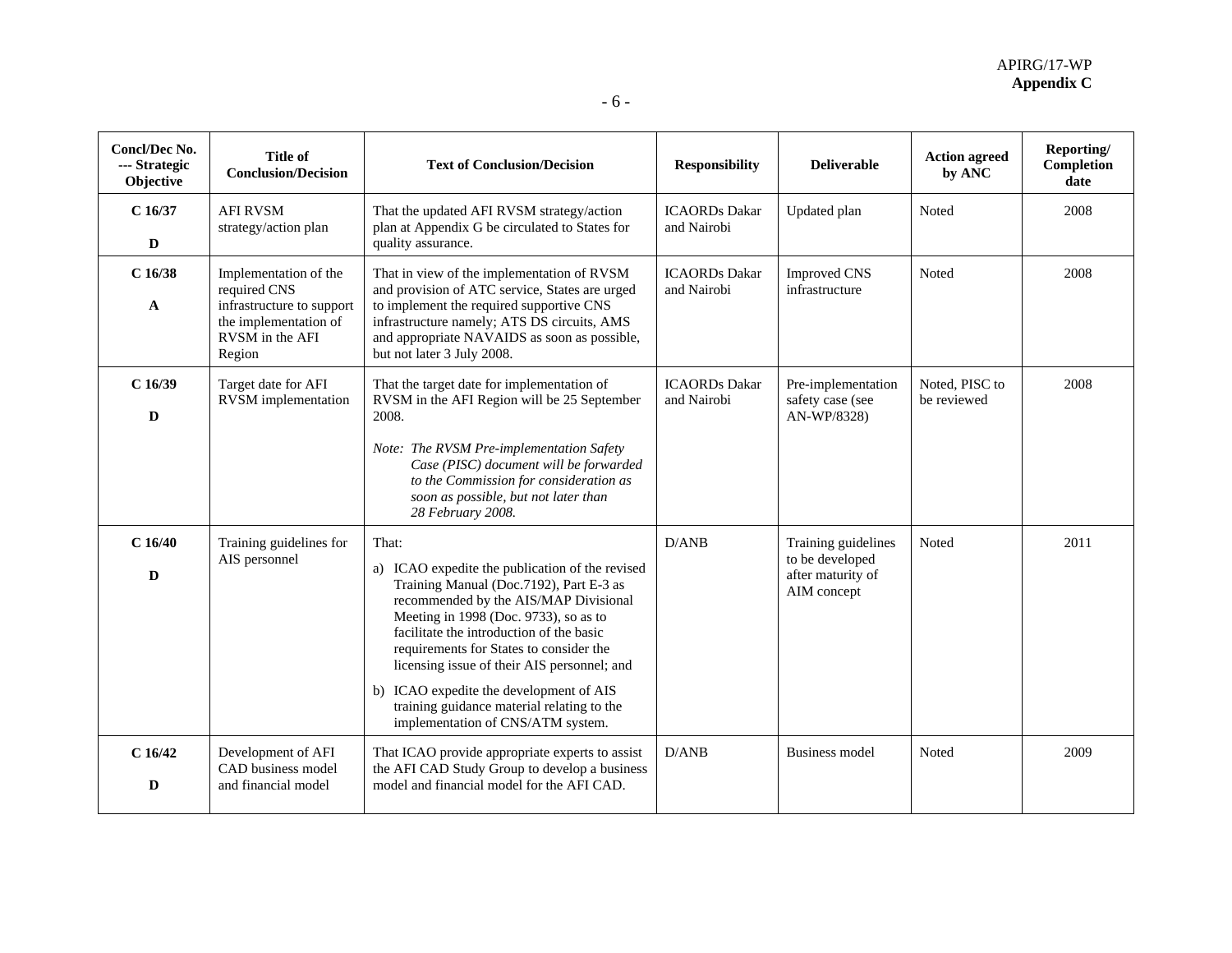APIRG/17-WP

**Appendix C** 

| Concl/Dec No.<br>--- Strategic<br>Objective | <b>Title of</b><br><b>Conclusion/Decision</b>                                                                                                                                                                          | <b>Text of Conclusion/Decision</b>                                                                                                                                                                                                                                                                                                                                                                                                                                      | <b>Responsibility</b>      | <b>Deliverable</b>             | <b>Action agreed</b><br>by ANC                           | Reporting/<br>Completion<br>date |
|---------------------------------------------|------------------------------------------------------------------------------------------------------------------------------------------------------------------------------------------------------------------------|-------------------------------------------------------------------------------------------------------------------------------------------------------------------------------------------------------------------------------------------------------------------------------------------------------------------------------------------------------------------------------------------------------------------------------------------------------------------------|----------------------------|--------------------------------|----------------------------------------------------------|----------------------------------|
| $C$ 16/45<br>D                              | Implementation of ATC<br>service                                                                                                                                                                                       | That States which have not yet done so,<br>implement ATC service along all ATS routes<br>contained in Table ATS 1 of the AFI Plan (Doc<br>7474) as soon as possible, but not later than 3<br>July 008 in the spirit of AFI/7 Rec. 5/21.                                                                                                                                                                                                                                 | <b>APIRG Secretary</b>     | ATC service                    | Noted the<br>relationship<br>with RVSM<br>implementation | 2008                             |
| $C$ 16/46<br>D                              | Implementation of the<br>non-implemented routes<br>including RNAV routes                                                                                                                                               | That States concerned implement the ATS<br>routes at Appendix I as soon as possible, but not<br>later than AIRAC date of 3 July 2008.                                                                                                                                                                                                                                                                                                                                   | <b>APIRG</b> Secretary     | ATC service                    | Noted the<br>relationship<br>with RVSM<br>implementation | 2008                             |
| $C$ 16/47<br>D                              | Participation of SAR<br>experts in the<br>ATS/AIS/SAR<br>Sub-group and inclusion<br>of SAR activities in the<br>Comprehensive<br>Regional<br><b>Implementation Plan for</b><br>Aviation Safety in Africa<br>(AFI Plan) | That:<br>States, which have not done so, include<br>a)<br>SAR experts to participate in the work<br>programme of the APIRG ATS/AIS/SAR<br>Sub-Group;<br>States, which have not yet done so,<br>b)<br>establish permanent SAR structures within<br>national civil aviation authorities as a<br>priority; and<br>ICAO and AFCAC ensure that the<br>c)<br>Conclusions of the SAR Conference in La<br>Réunion, be taken into account in the AFI<br>Plan as far as possible. | APIRG Secretary,<br>C/ACIP | Inclusion of SAR<br>activities | Noted                                                    | 2008                             |
| C16/49<br>$\mathbf D$                       | Training seminar on the<br>use of icing, turbulence<br>and convective clouds<br>forecasts in GRIB2 code<br>form                                                                                                        | That the WAFC London Provider State be<br>invited, in coordination with ICAO and WMO,,<br>to provide training seminars on the use of icing,<br>turbulence and convective clouds forecasts in<br>GRIB2 code form, to AFI States.<br>Note: It is suggested that seminars be convened<br>in 2010 and conducted in both English<br>and French (Niger offered to host the<br>French seminar).                                                                                | <b>APIRG Secretary</b>     | Seminars                       | Noted                                                    | 2008                             |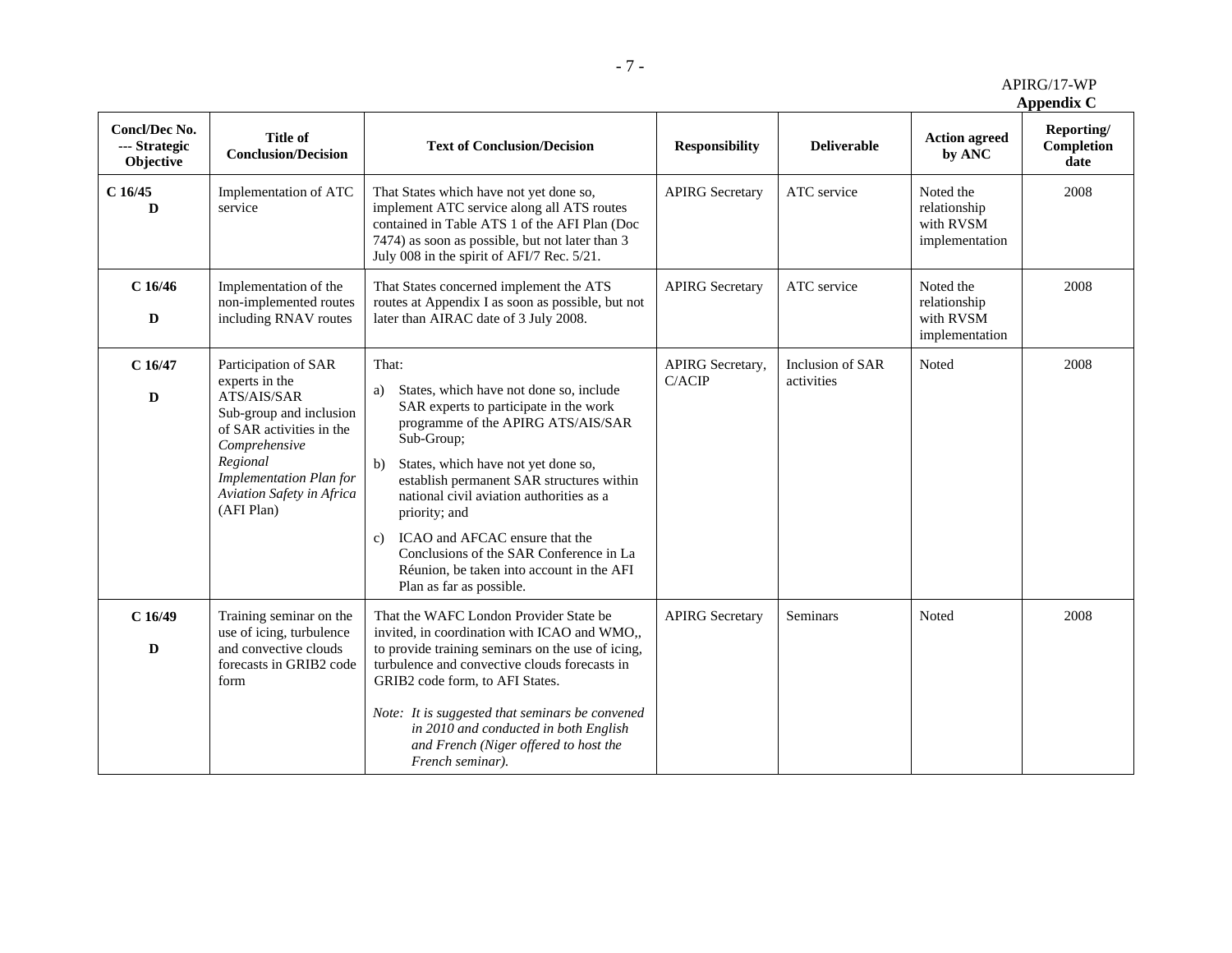| Concl/Dec No.<br>--- Strategic<br>Objective | <b>Title of</b><br><b>Conclusion/Decision</b>                            | <b>Text of Conclusion/Decision</b>                                                                                                                                                                                                                                                                                                                                                                                                                                                                                                                                                                                                                                                                                            | <b>Responsibility</b>  | <b>Deliverable</b>                              | <b>Action agreed</b><br>by ANC | Reporting/<br>Completion<br>date |
|---------------------------------------------|--------------------------------------------------------------------------|-------------------------------------------------------------------------------------------------------------------------------------------------------------------------------------------------------------------------------------------------------------------------------------------------------------------------------------------------------------------------------------------------------------------------------------------------------------------------------------------------------------------------------------------------------------------------------------------------------------------------------------------------------------------------------------------------------------------------------|------------------------|-------------------------------------------------|--------------------------------|----------------------------------|
| D 16/54<br>D                                | <b>AFI OPMET</b><br>Management Task<br>Force (AFI OPMET/M<br>TF)         | That an OPMET Management Task Force be<br>established with the terms of reference and work<br>programme, as presented in Appendix L to this<br>report.                                                                                                                                                                                                                                                                                                                                                                                                                                                                                                                                                                        | <b>APIRG Secretary</b> | <b>AFI OPMET</b><br>Management<br>Plan/Strategy | Noted                          | 2009                             |
| $C$ 16/57<br>$\mathbf D$                    | SIGMET workshops                                                         | That WMO, in coordination with ICAO and<br>VAAC Toulouse Provider State, conduct two<br>training workshops on SIGMET during 2008;<br>one in English and another in French for the<br>AFI Region.<br>Note: The workshops would address all types of<br>SIGMET, including those related to VA<br>and TC.                                                                                                                                                                                                                                                                                                                                                                                                                        | <b>APIRG Secretary</b> | Seminars                                        | Noted                          | 2008                             |
| C16/59<br>D                                 | Support to states to<br>implement quality<br>management systems<br>(QMS) | That WMO, in coordination with ICAO,<br>continue to assist States in implementing QMS<br>in the form of:<br>a) seminars on QMS for the Chief Executives<br>of Meteorological Authorities (CEOs) as a<br>priority, and request the CEOs to report on<br>status of implementation on QMS in their<br>services on a regular basis;<br>b) support for more detailed training for<br>personnel who would act as a core group in<br>the region (training of trainers);<br>c) attachments of staff from the region to States<br>that have already adopted QMS through<br>VCP or otherwise; and<br>d) financial resources for engaging consultancy<br>services during the initial stages of<br>implementation, as and when available. | <b>APIRG Secretary</b> | Seminars                                        | Noted                          | 2008                             |